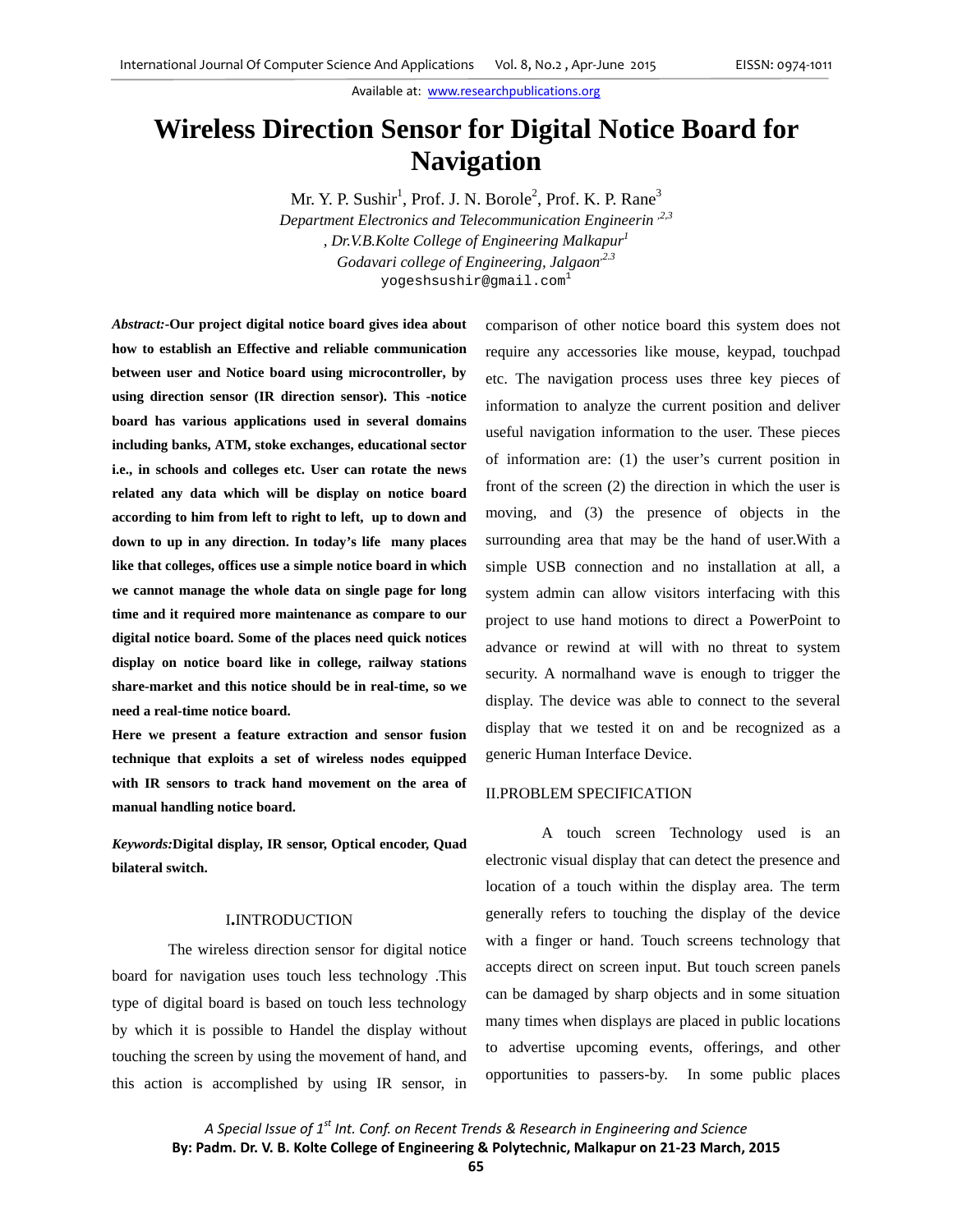displays are typically set up as slideshows, and these display are uncontrollable that slides are cycled through at a fixed rate. Viewers have no control over which slide to read and are thus inconvenienced whenever slide transitions occur too quickly or too slowly. Visitors may be further frustrated because the slideshow loops in only one direction. However, the visitor cannot be given control on the display for many reasons.

Up to now, this touch less technology has been too exclusive and too restricted to be practical for many applications. The digital notice board are slowly started by adopting this technology because this type of notice board have become cheaper and easy to handle as compare to touch screen notice board. As per this reason, it is required to adopt the wireless direction sensor for digital notice board in this project.

# III.PROPOSED SYSTEM

A digital notice board is a display which can detect the presence and location of a touch within the display area. They provide very initiative user interfaces that can be used not only in screens of computer system in industry but also in various places such as college, railway stations, share-market, etc. Here It is to be propose and demonstrate a transparent and flexible direction sensor which is designed for digital display application. In the last few years, research in multi touch systems has been steadily rising. A large fraction of this project is to be focused on developing sensor systems which enable the detection of multiple contact points on an interactive surface. In this project, the sensor is constructed on the display on right, left, up and down side of the screen and is therefore cheap to manufacture. Additionally, it can be completely hidden behind the display without the need for any front-mounted components.



Fig1. Proposed System Block Diagram

# IV. DESIGN PRINCIPLES

This Project presents a prototype of a navigation system that helps to move display without touch by input of hand. This system designed has been focused on usability of the touch less notice board solution and also on its suitability for deployment in several public areas. The main objective of the system is to provide, in real-time, useful digital display using direction sensor for navigation. Information is to provide that enables a user to make a display with appropriate manner on which route to follow in hand movement. It uses micro-navigation system. In order to deal with these issues, the solutions are uses the interaction among several components as a platform to capture, process the user, to provide environment information, to generate and deliver navigation messages to users while they are moving in an indoor area. The system's main components are as follows: IR sensor, microcontroller, bilateral switch, and optical encoder that delivers the navigation display information to the user through touch less input such as hand movement.

When the users request to check information on the display, they move the hand as they required. It activates the IR sensor which is placed on digital display. The software application instantly tries to determine the user's position and the presence of hand in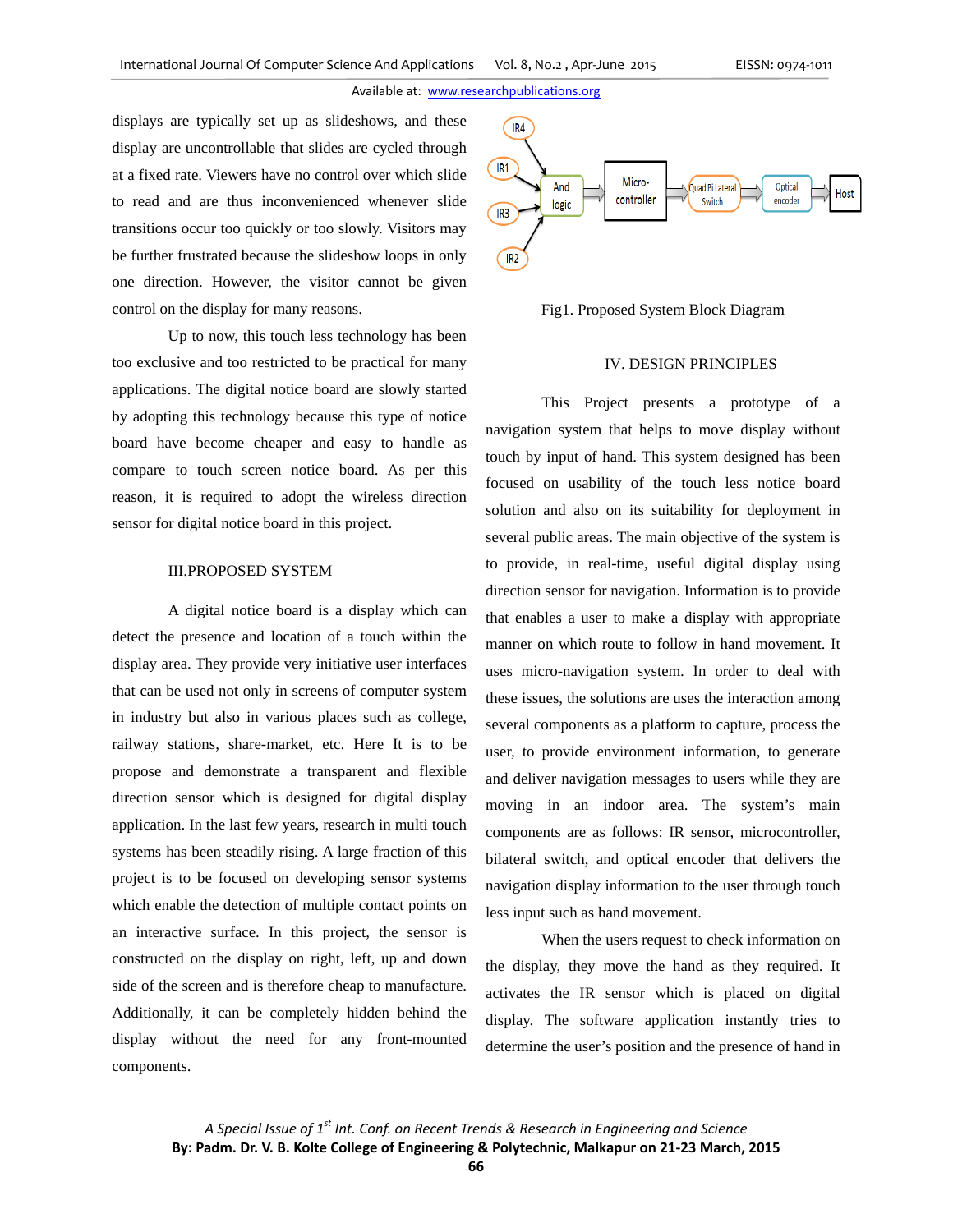the surrounding display. The user's position and movement are detected by the sensor.

### **A) Implementation plan**

- 1. Checking availability of components and more related material of IR sensor and display.
- 2. Microcontroller board purchasing.
- 3. Testing c code for sensor and serial port.
- 5. Hardware assembly and testing.
- 6. Embedded C programming in Keil and implementing with hardware, solving issues..
- 8. Multiple testing of code and solving errors.
- 9. Merging the hardware and software system to implement and checks complete system working.

#### **B) Flow chart of System**

A work flow of a system is the stepwise representation of the operation of the system. The steps are represented in below mentioned flow chart as shown in fig



Fig2. Program Flow Chart

## **C) Software required**

1) Express PCB-ExpressPCB is free PCB software and isa snap to learn and use. Designing circuit boards is simple for the beginner and efficient for the

professional. The board manufacturing service makes top quality two and four layer PCBs.

2) EmbeddedC-Embedded C is used for microcontroller programming. There is a large and growing international demand for programmers with 'embedded' skills, and many desktop developers are starting to move into this important area. Because most embeddedprojects have severe cost constraints, they tend to use low-cost processors like the 8051 family of devices considered in this paper.

3) Keil-Keil development tools for the 8051 Microcontroller Architecture support every level of software developer from the professional applications engineer to the student just learning about embedded software development.

## V. EXPERIMENTAL RESULTS

In this section we discussed about the working flow of entire system and screen shots of the navigational digital notice board .As mentioned below, the fig. 5.2 gives complete hardware of navigational digital notice board in that the IR sensor is used for scrolling the display without touch.



Figure. Complete Navigational Digital Notice Board system.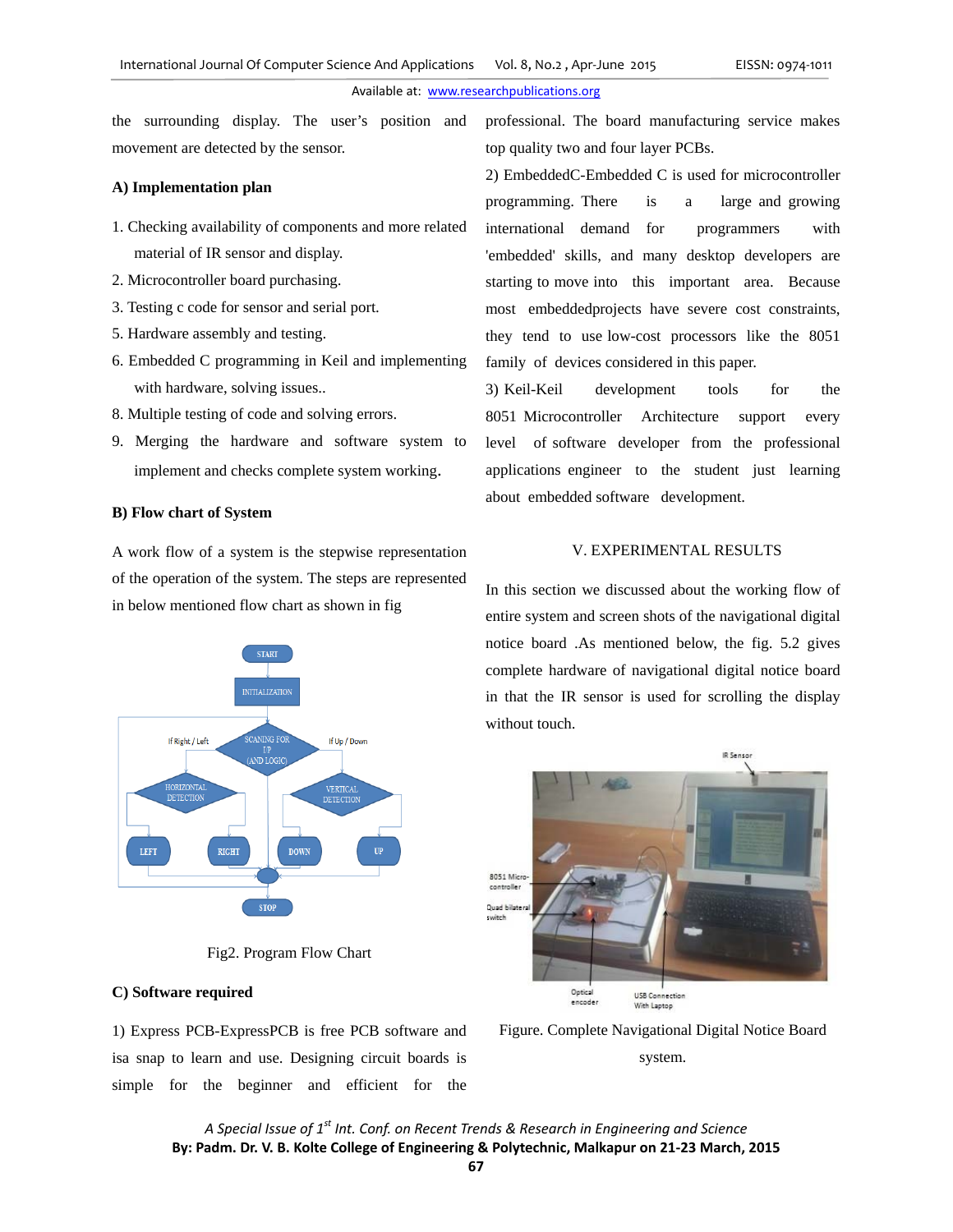The above figure shows the display, IR sensor, Quad bilateral switch, optical encoder, and microcontroller. The LED shows the status of system. The following table shows the output with movement of hand.

Table1.Scrolling of display

| Sr.No.        | <b>Movement of hand</b> | Output             |
|---------------|-------------------------|--------------------|
|               | Top to bottom           | Scroll Down        |
| $\mathcal{D}$ | Bottom to top           | Scroll Down        |
| $\mathcal{R}$ | Left to right           | Slide Screen right |
|               | Right to Left           | Slide Screen right |

When I move the hand from Down to up from the sensor on the panel then the panel will scroll up side without touch. The distance of hand from the sensor is about 10cm.



Fig3. Scrolling of display to up side



Fig4. Scrolling of display to down side

In above figure , When I move the hand from the sensor frame which are located on the display from up to down direction then the screen on display will scroll down side.



Fig5.Scrolling of display to right side

In above figure , When I move the hand from the sensor frame which are located on the panel from left to right direction then the screen on panel will scroll right side.



Fig6. Scrolling of display to left side

In figure , When I move the hand from the sensor frame which are located on the panel from right to left direction then the screen on display will scroll left side.

It is cost efficient system and very easy to handle. Latency involved in using of papers in displaying of notices is avoided and the information can be updated as early as possible by the user. The navigational algorithm used for detecting the hand